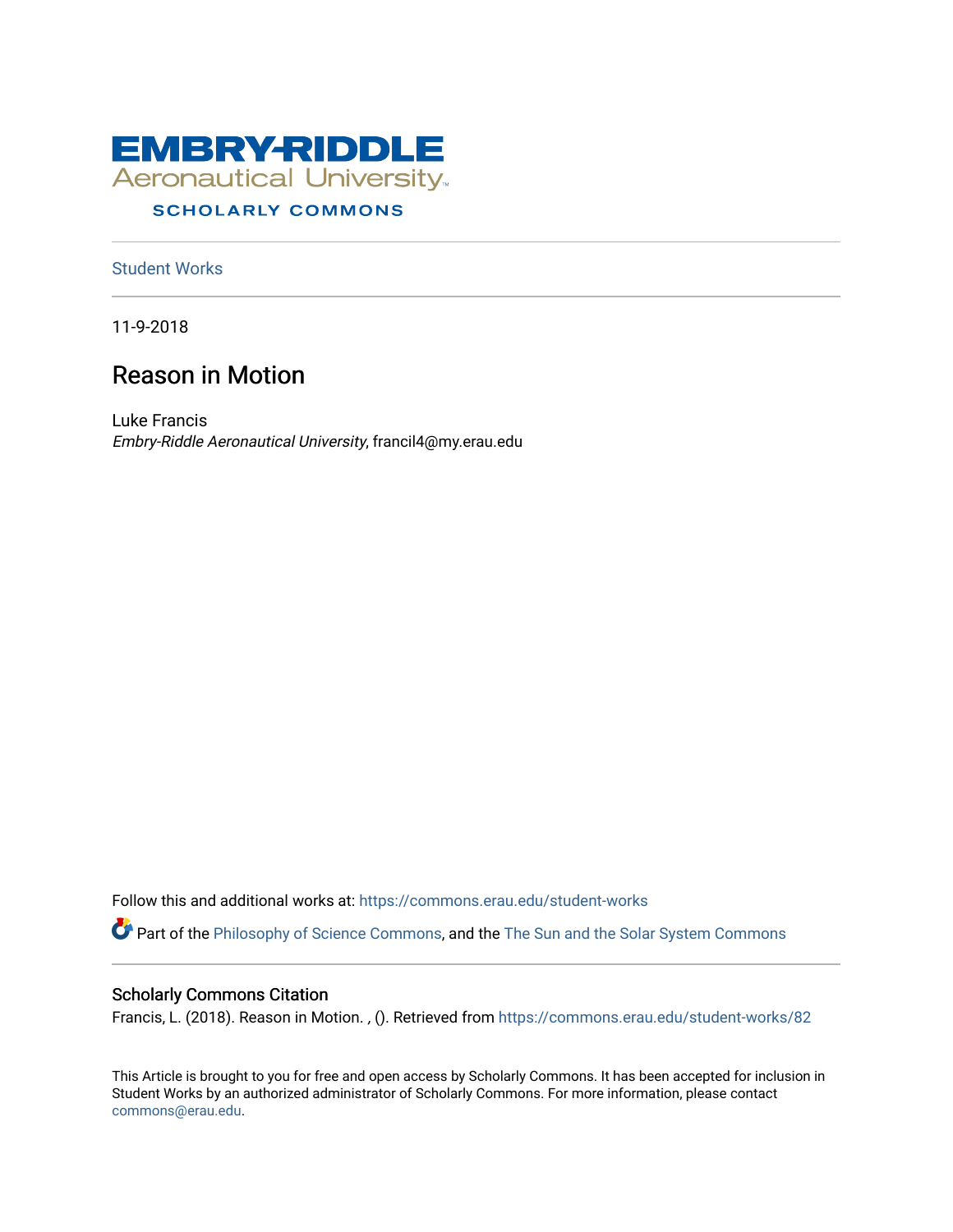## Reason in Motion

Luke Francis[∗](#page-1-0) Embry Riddle Aeronautical University Prescott, AZ 86301 (Dated: November 9, 2018)

This essay will explain the historical models of the solar system, which was the known universe for most of human history. There is far more to each model than simply positioning different celestial bodies at the center of the system, and the stories of the astronomers who derived the controversial theories are not discussed often enough. The creation of these theories is part of a much broader revolution in scientific thought and marked the start of a series of observational discoveries that would change the the philosophy of science for centuries to come.

#### I. STUDY PURPOSE

Although science and history are seen as two very separate fields of study, they depend greatly on each other. At the beginning of most science classes, professors usually explain the origins of their specific field of study (i.e. chemistry, mechanics, etc). This is in order to better contextualize the class subject and show why it is important to learn for applications. However, this portion of each class is usually very brief and trivial to students. It is the duty of academia to show the true value of studying the process that scientific laws arose from. This essay seeks to explore the historical trends of enlightened thought and the scientific method. Specifically, this essay will look at the historical models of the solar system and the influential scientists and observers who gave rise to newer models such as Johannes Kepler, Galileo Galilei, and Isaac Newton.

### II. ANCIENT HISTORY

Many ancient civilizations used the stars for charting and navigation, but the Greeks were among the first civilizations to notice trends among the heavens [\[5\]](#page-5-0). They created the modern constellations as well as observed that the majority of stars seemed to be stationary, with the exception of the sun, moon, and five "moving stars". It is worth mentioning that because there are seven major celestial bodies, there was the idea that the number seven was divine and fit within a very religiously aesthetic model of creation. In this case, it became known as the "Seven Heavens." The idea was that there were spheres that caused the planets to be rotating, because at the time, Newton's laws had not been constructed. The conventional belief was that in order for an object to move, there had to be a force acting on it constantly. Because the heavenly bodies and the celestial firmament appeared to be rotating around the Earth on an axis, the conventional thinking was that the Earth was the center of the universe. This is known as the idea of the Geocentric Model. This was also influenced by metaphysical notions of human importance. In other words, man saw himself as the most important and the most divinely endowed of all creation, and his worldview reflected that about himself. This is not only true for the Greek polytheistic religious system, but also evolved into other groups such as the western religious traditions throughout Judaist, Christian, Zoroastrian, and Islamic spheres of influence. Centuries of observations seemed to only further provide reason to believe that this was all there was to the celestial heavens, partly due to the fact that certain observations require centuries of study which was difficult considering the available technology and the ever-changing regional politics of the ancient world.

#### III. EARLY MODELS

Because of this, for two millennia, the primary idea was that the solar system model was geocentric or that the Earth was at the center of all orbital motions. However, it is a bit more complicated than simply observing that the heavens all move in one direction so therefore they are all orbiting around the Terra or Earth. On the contrary, over centuries of observation, by the time of Aristotle, it was noted that the planets were moving not in a linear fashion. Rather, the planets move in a series of cycles about two spheres, known as the deferent and the other as the epicycle. This was developed by Ptolemy and is known as the Ptolemaic model which was used to describe for the reason that the planets seemed to mysteriously shift their orbits backwards for a brief time until reverting to their original course. This is known as a retrograde motion and confused many astronomers, especially in the case of Venus where Ptolemy was forced to stretch the period of greatest elongation in order for the planets to relatively match his predictive model [\[3\]](#page-5-1). Aristotle also himself proclaimed using three arguments of "common sense" that claimed a moving Earth would be impossible. These arguments are that since the Earth is not spinning, things do not fly away, flying birds would not be left behind, and there is no parallax effect in the stars [\[2\]](#page-5-2). A parallax is the effect of noticing that when one is in motion, objects are observed to move at a slow rate. These arguments can be debunked using Newton's

<span id="page-1-0"></span><sup>∗</sup> [francil4@my.erau.edu](mailto:francil4@my.erau.edu)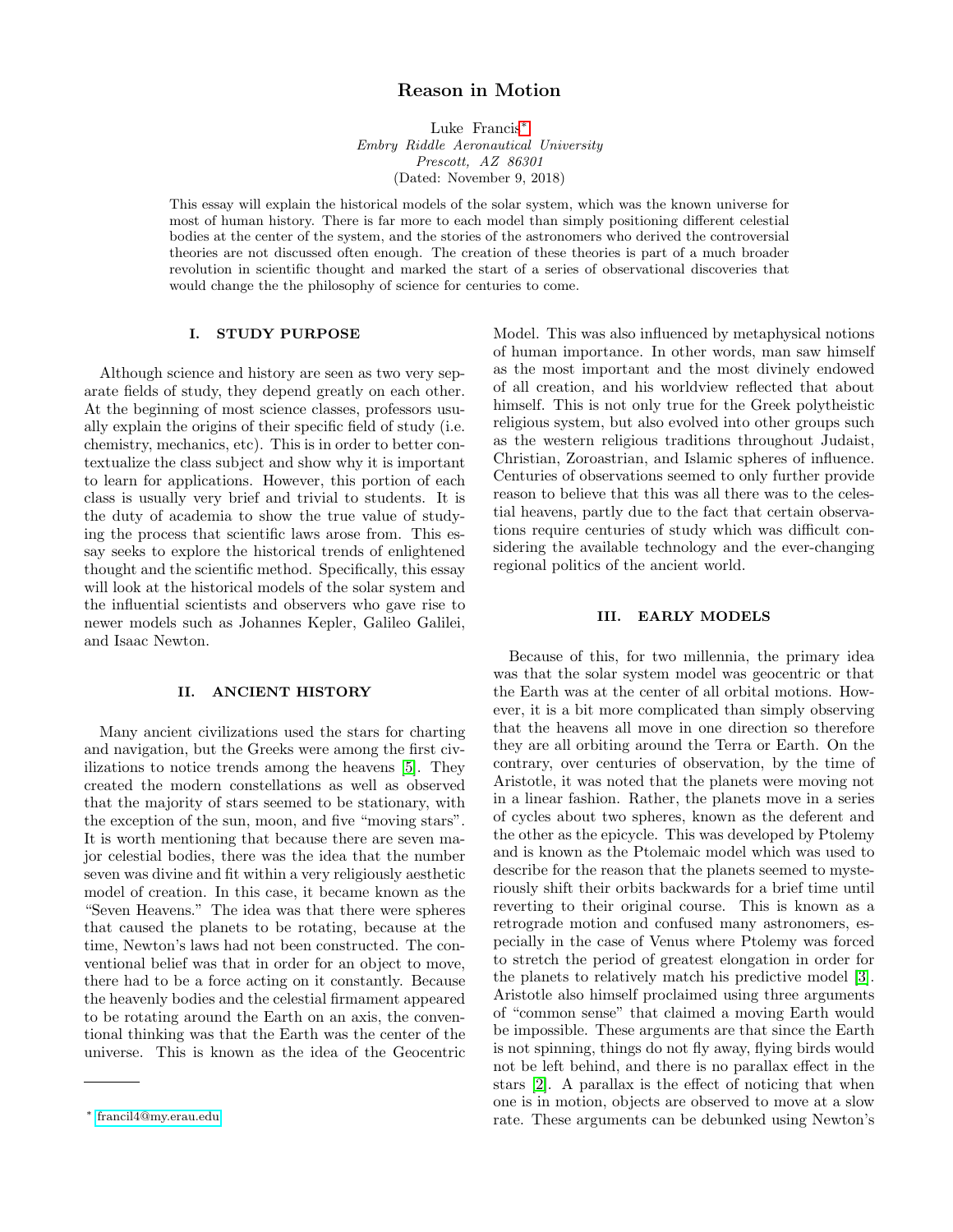laws of motion, since an object in motion along wit another object at the same rate would not "fly away" and birds would continue in the motion of the Earth. However, these laws were not discovered yet and were not empirically tested. Centuries later, there was a young astronomer by the name Nicolaus Copernicus, who had formulated a hypothesis that the Earth itself must orbit the sun because of the similar problems he was encountering when observing the orbit of Venus [\[3\]](#page-5-1). This was not the earliest recorded idea of a heliocentric model, as there are records to as far back as Aristarchus of Samos in 200 B.C. or Philolaus' "central fire" theory (this fire was not the same as the sun) [\[2\]](#page-5-2). This theory, however, was not taken as a legitimate scientific claim considering it could not explain the current observations any better than the Ptolemaic Model, since there was no observed parallax with the stars and the epicycles were already accounted for. There was also the problem of the resulting philosophical and theological backlash against the conventional wisdom that a humanity creation-centered existence held. Around 1580 AD, another astronomer, Tycho Brahe, who based on observation, created a selfgoal for himself to create the first ever total astronomical theory that could predict the positions of each planet exactly. "Tycho admired the unification that Copernicus had achieved, the linking of the planets into a common systems of motions around the sun, motions that offered for the first time a natural explanation of the otherwise puzzling retrograde motion of the planets" [\[6\]](#page-5-3). This was contrary to the conventional Ptolemaic model, shown in figure 1.



FIG. 1. The Ptolemaic Model as shown above accounts for the reversal in apparent orbits as epicycles of the planets as they rotate around the Earth within rotating spheres [\[10\]](#page-6-0)

Tycho realized that the planets that had a retrograde motion, but the sun and moon did not. He reconciled this fact by claiming that the other planets were directly orbiting the sun, like in figure 2.



FIG. 2. Tycho Brahe's geo-heliocentric model is to this day a very unique perspective on how orbits function. This takes into account of epicycles and has no need for a stellar parallax. [\[11\]](#page-6-1)

Tycho noted that the sun, moon, and the sphere of stars do not have a retrograde motion, and thus they must orbit around the Earth. This is known as a geo-heliocentric model and was revolutionary in that it showed bodies did not necessarily have to orbit the Earth. Each of the Ptolemaic and Copernican Models were able to give accurate predictions based on observations at the time, or at the very least, what they thought was accurate. The primary issue with the Copernican Model is that it still included a retrograde motion because its orbits were circular. It did not do a good enough job at predicting what would happen any better than the Ptolemaic. Also, the problem of a stellar parallax was detrimental to the validity of the Copernican Model and troubled its supporters. This is because there was no observed parallax, so the Earth could not possibly have been moving. This is due to the fact that the ancients believed that the stars were only as distant as the magnitude of a planet's orbit. Therefore, if the Earth truly was moving, then the stars would need to possess some sort of parallax effect. Thus, up to about 1600 AD, the best model of the universe was still the Ptolemaic.

#### IV. JOHANNES KEPLER

Enter a Renaissance astronomer by the name of Johannes Kepler around 1600 AD, who noticed what Tycho Brahe was doing and inherited the works of Tycho, including his universal model and the observational records. Unlike other astronomers, he was an advent supporter of a heliocentric theory and saw it as a religious manifest of God's providential design of the universe. He saw this model as a representation of the trinity, with the Father representing the life-giving sun, Jesus Christ as heavenly firmament guiding moral bodies, and the intermittent space as the unseen force of the Holy Spirit [\[6\]](#page-5-3) [\[4\]](#page-5-4). Kepler defied the conventional scientific community at the time because astronomers were grouped in two different schools, one focused on mathematics and the other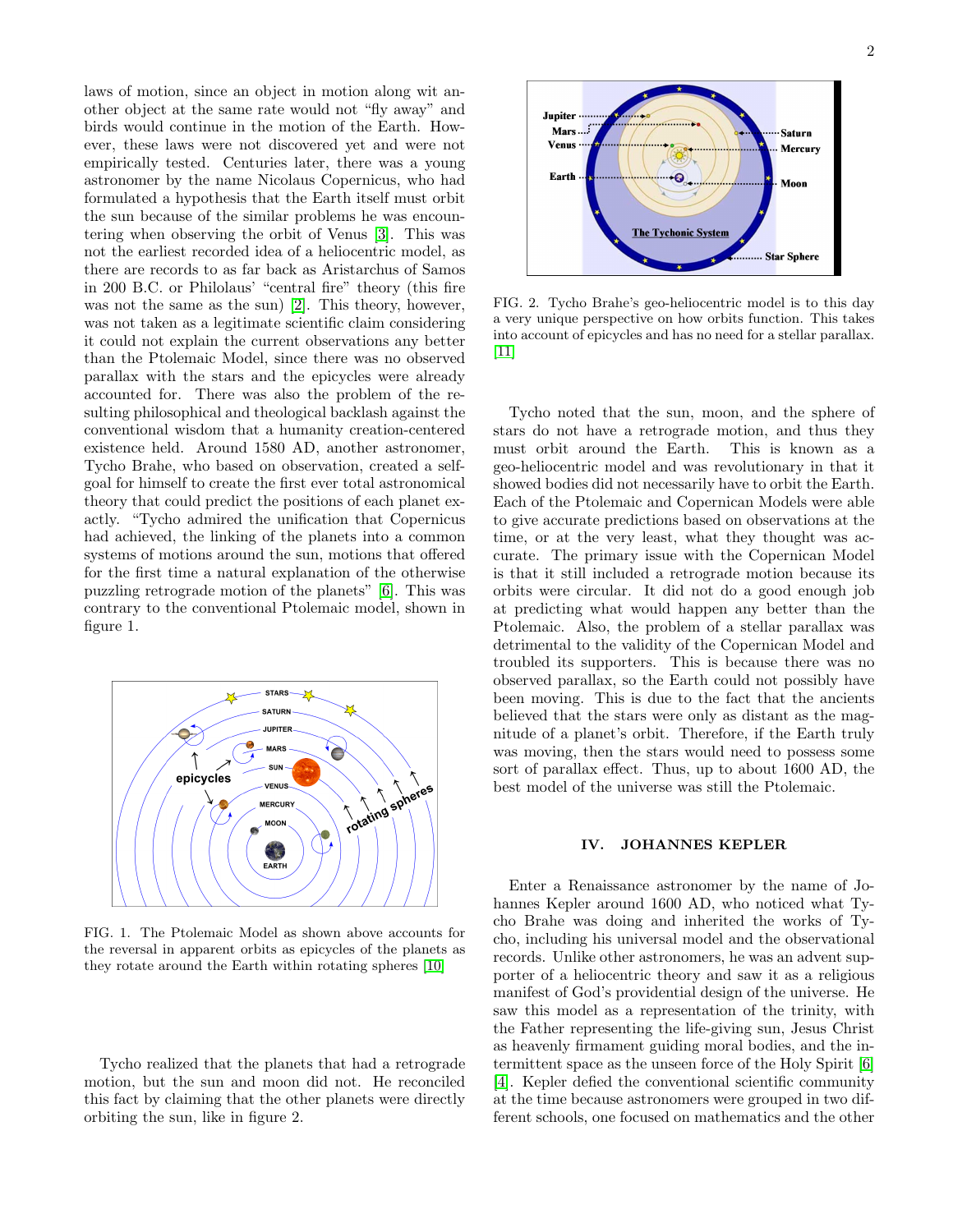on cosmological philosophy. What made him interesting is that he dared to not only side with one school but attempted to bring them together under one theory [\[6\]](#page-5-3). His metaphysical approach to the model pushed him to further explore how creation works and was committed first and foremost to the physical reality of the heliocentric system. Using observations obtained from Tycho along with his own about the orbit of Mars, he was able to triangulate the position of the Earth's orbit using the position of Mars as a guide. However, in his analysis, he noticed that applying his expected values of eccentricity in the orbits were not predicting what was actually happening. This delicate analysis of such triangulation made it evident that the eccentricity of Earth's orbit as measured before had to be halved [\[3\]](#page-5-1). " At last he realized that an ellipse (which he had been using as an approximating gure) gave just the right area if he placed the sun at one focus of the ellipse. It was as if another miracle had occurred, and Kepler himself said it was like awakening from a deep sleep" [\[3\]](#page-5-1). Once he had this revelation, he could start to formulate his laws of planetary motion based on his evidence presented. He had not fully realized the laws of inertia and the laws of motion yet, but because of these observations, he paved the path for Isaac Newton and other physicists to derive such laws. He created some mathematical hypotheses to help explain the phenomenon such as the following: The planetary orbits are elliptical and the velocity of a planet's motion transverse to its radius vector [\[10\]](#page-6-0). This led him to discovering that, based on empirical observations, the square of a time period of an orbital revolution is directly proportional to the cube of its semi-major axis.

$$
\frac{T^2}{r^3} = k \tag{1}
$$

This became known as Kepler's Third Law of Planetary Motion and is essential in studying the nature of orbits. It is also worth mentioning that Kepler, almost by pure accident but mostly through careful analysis, discovered that the area swept out by every orbit in the same time period is out the same area every time, regardless of where it lies on the orbit [\[3\]](#page-5-1). For example, if Mars orbits the sun for exactly 3 days, the area between the sun, Mars' old position, and Mars' new position would be the same no matter where Mars is in its orbit, whether at its perihelion or elsewhere. This is better shown in figure 3:



FIG. 3. Note how regardless of the location, as long as the orbital period is the same, the displaced distance is the same [\[12\]](#page-6-2).

This developed into Kepler's Second Law of Planetary Motion. This paved the way for Kepler's Laws of Planetary Motion and were key essentials to how Newton would develop his Laws of Motion as well.

#### V. GALILEO GALILEI

With the invention of the telescope, much more detailed observations were able to be made like never before. Around 1610 AD, an Italian astronomer named Galileo Galilei used this technology in order to peer directly into the surface of the planets, including Venus, which he noted had a full range of phases much like the lunar phases. At the beginning of his studies, he was considered to be a timid Copernican because at the time Kepler was a high school teacher, Galileo was a university professor who wrote to him that he, too, was a Copernican albeit secretly. Galileo was already involved in numerous political issues and did not want his name to be slandered with some form of heresy. However, he became much more of an open-book when in the summer of 1609, a Dutch spectacles maker invented a magnifying defice with two lenses that brought distant images closer. He achieved up to 20 times power, and he created a watercolor image of the moon's surface using the telescope with some paper and a brush. One night, he noticed Jupiter was relatively close to a gibbus moon cycle, and as fate would have it, he found three small stars all in a line around Jupiter. The next few days, he noticed that they seemed to move about an axis on Jupiter, and he discovered the new satellites of Jupiter!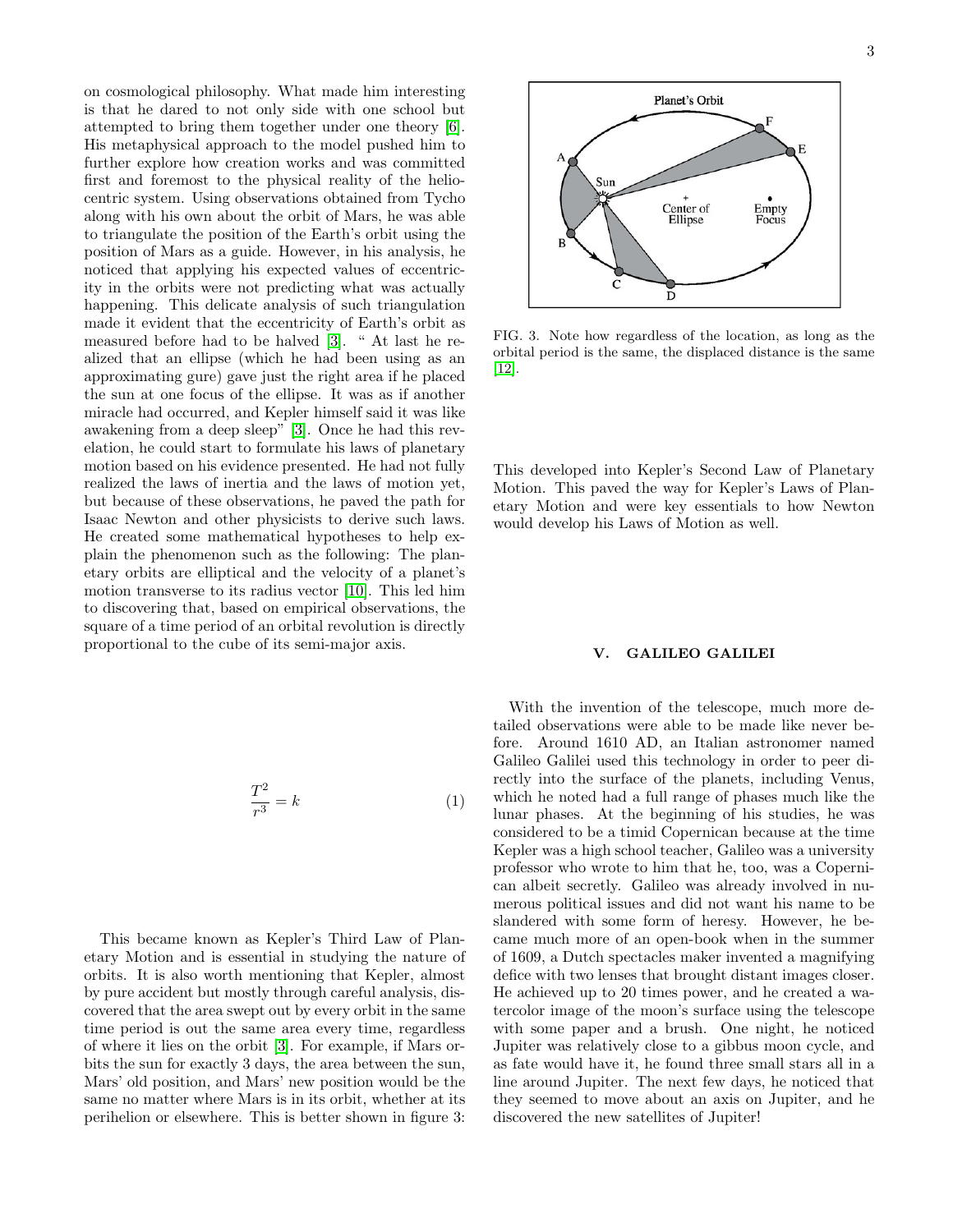

FIG. 4. The original copies of Galileo's observations of lunar cycles through a telescope [\[3\]](#page-5-1)

From this point on, he became known for his telescope works in astronomy and, although the argument of moons around Jupiter proved not that the Earth itself moved, it was still now more respectable of a leap of logic to say that the Earth could do the same. He also soon realized that, " In the Copernican system, because Venus goes around the Sun, it would show a full set of phases (as the Moon does), that is, when it was beyond the Sun, the telescope would show the fully illuminated face in the Ptolemaic system, the epicycle carrying Venus always lies between the Earth and Sun, so a fully illuminated face would never be visible" [\[3\]](#page-5-1). However again, this does not prove the movement of the Earth, but it does disprove the Ptolemaic epicyclic arrangement, which was huge news at the time. Tycho's model could still suffice in this situation, but combined with Kepler's precise measurements, Tycho's model began to lose ground fairly soon after. Despite this, Galileo still pursued on seeking to prove the motion of the Earth. Of course, very powerful theological forces within the church noticed his disregard with the wisdom of the scripture and his lack of solid proof that the Earth moved. There are many misconceptions about this controversy, painting Pope Urban VIII as some tyrant against reason and Galileo as some scientific martyr. In truth, Galileo had many problems with the church before and after his discoveries of Jupiter's moons or the phases of Venus. The primary reason why he was put on

trial was that he could not provide sufficient evidence and still taught the heliocentric model as fact [\[10\]](#page-6-0). It did not help that Kepler was a Lutheran, so their relationship had to be kept a secret because the church could have associated Galileo's association as heretical. This was all happening during a time period of rapid philosophical change throughout the Church and was also at the height of many religious wars fought between Protestants and Roman Catholics, that usually shunned open debate. Nevertheless, universities continued their research, and the models of a heliocentric universe persisted.

#### VI. ISAAC NEWTON

Later in 1679 AD, an English mathematician and physicist Isaac Newton took notice of these new movements and discoveries. Although astronomy was not his strongest field of study, he was nevertheless intrigued in how the heavenly bodies acted with each other because, maybe, he could apply those same mechanics to objects that he could interact with himself. A moving Earth could seem preposterous to many people based on the way that humanity thought forces worked. As mentioned before with the Aristotelian mechanics of motion, it indeed made no sense why the Earth would move so quickly. Galileo's Second Law states that, " A moveable projected horizontally has a motion compounded from equable horizontal and from naturally accelerated downward [motion]. These horizontal and downward motions in mixing together do not alter, disturb, or impede one another", and Huygen's Second and Third Hypotheses states, " By the action of gravity, whatever its sources, it happens that bodies are moved by a motion composed both of a uniform motion in one direction or another and of a motion downward due to gravity. These two motions can be considered separately, with neither being impeded by the other" [\[10\]](#page-6-0). This language sounds very familiar, and indeed these ideas led Newton to formulating his Second Law of Motion in terms of compounded motions: "a body acted by any force has a motion independently compounded from the motion the body would have had if the motion of the body had been uniformly continued at the place and from the motion that would have been generated at that place by that force on that same body at rest" [\[10\]](#page-6-0). This is a different way of saying that the sum of forces applied on an object (assuming constant mass) has a constant acceleration, otherwise the velocity is constant in any inertial frame. By this time, the heliocentric model had been tested greatly, and so far, it had not only failed to be disproven but also was becoming ever-so more accepted as astronomical observations became much more detailed. In this field, Isaac Newton was clearly heavily influenced by Kepler's Laws of planetary motion and realized that the common center of gravity of all the celestial bodies and the Earth was the true "center of the universe" because all bodies were not orbiting a body, but rather, a center of mass. This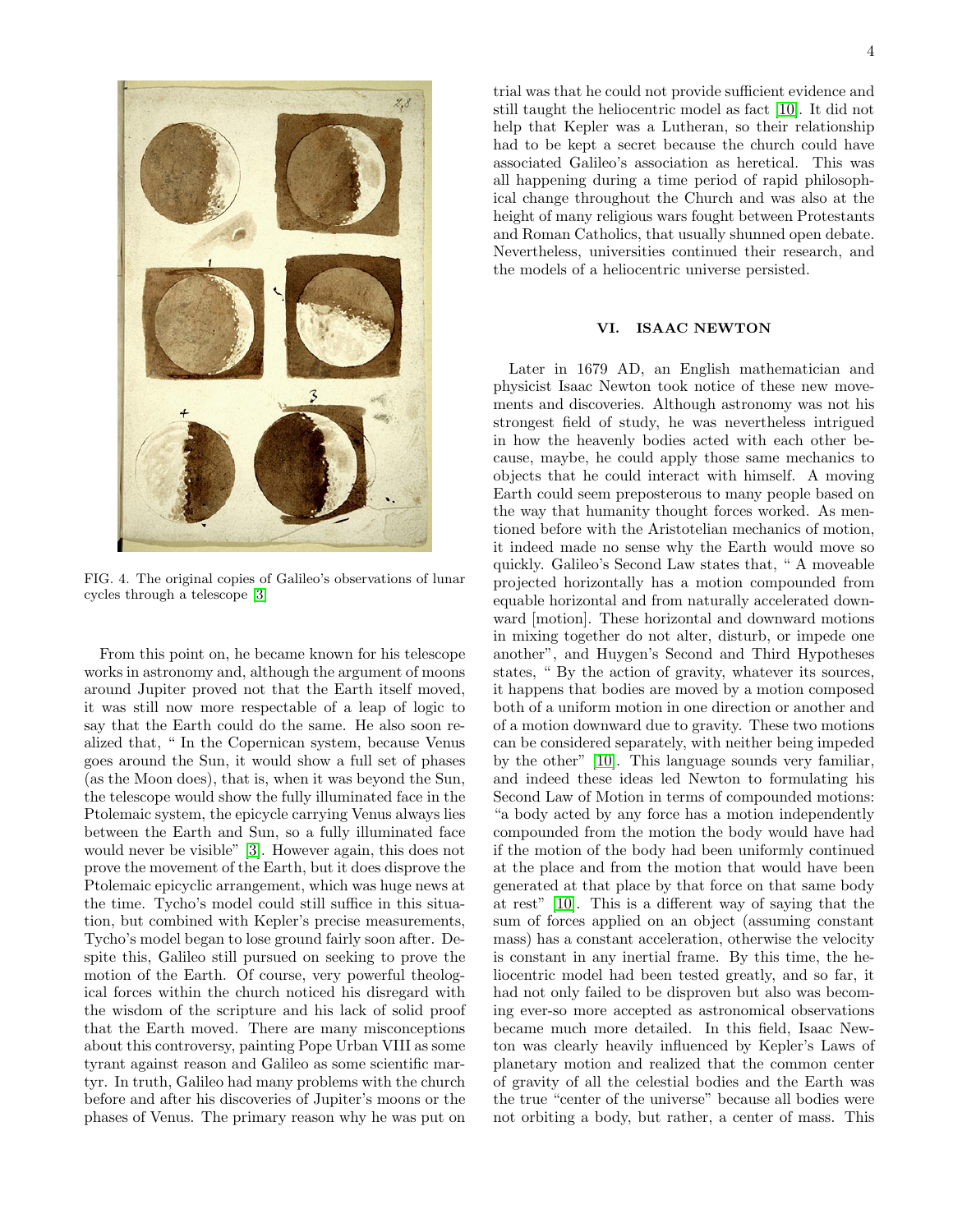better explained why there was a sun deviation as the sun appeared to wobble very slightly back and forth, mainly caused by the gravitational attraction of Jupiter. He created the well-known equation representing Newton's Law of Gravitational Attraction:

$$
F = G \frac{m_1 m_2}{r^2} \tag{2}
$$

This can also be represented as the centripetal force of a circular object as substituted for a gravitational force:

$$
m_1 r \omega^2 = G \frac{m_1 m_2}{r^2} \tag{3}
$$

Newton realized that the laws governing the universe's bodies must also govern how the laws of motion and gravity work on the individual level, and with every experiment, he could confirm his original hypotheses of how the universe is built. Even long after his death, many of his students continued his work and formulated theories of energy conservation and action.

#### VII. MODERN PROGRESS AND EVIDENCE

For the majority of history, humanity saw itself as the center of the universe and developed models to fit the observations. As the details of observations increase however, astronomers, the church, states, and humanity at large had to come to terms that the heliocentric model is more accurate. During the 19th century, the first infrared and ultraviolet radiations were detected in 1800 and 1801 respectively [\[1\]](#page-5-5). With this technology, the new planet of Uranus could be discovered as it was invisible to the human eye. This combined with highly precise measurements of the orbit of Uranus, the planet Neptune became the first planet located before it was discovered (since Uranus' orbit had irregularities) [\[1\]](#page-5-5). As time went on even further, many scientists began to ponder that

perhaps the sun itself is not stationary and orbits a center of mass with other stars. In the mid-19th century, the parallax of distant stars were discovered, which implied that the universe was unimaginably larger than previously expected. In the early 20th century, it was determined that there were very faint stars in a small region of space, and with the advancements of satellite imagery, it became clear that these stars were not stars at all but, "island universes because they contained a large number of stars within them. They eventually became known as galaxies, and even they adhere to the Newtonian mechanics derived from Kepler's Laws.

#### VIII. CONCLUSION

It would be very difficult to fully appreciate how basic tenants of modern Science came to be and how they can be overlooked, especially when one studies the historical trends. Scientific theories are rarely proven, and as in the case of Galileo, when theories are taught as hard facts, misinformation can ensue. In reality, theories can be "given more academic credibility", and over time, they can emerge as the best explanation for natural phenomenon. As technology increases, certain measurements make certain theories much more fallible, in the case of the Ptolemaic model. The old models are still extremely helpful in determining how the modern scientific community can understand where these historical astronomers and observers came from and how physicists like Isaac Newton were able to collect their observations and create an entirely new perspective on how reality functions. Much like life, the solar system, and the universe at large, is mostly a matter of perspective and predictability.

Acknowledgement: Dr. Preston Jones for proofreading and providing editorial input

#### IX. BIBLIOGRAPHY

- <span id="page-5-5"></span>[1] Burns, J.A. (2010). The four hundred years of planetary science since galileo and kepler. Nature, 466 (7306), 575- 84.
- <span id="page-5-2"></span>[2] Filmer, J.(2014). From geocentrism to heliocentrism. Retrieved from https://futurism.com/from-geocentrism-toheliocentrism
- <span id="page-5-1"></span>[3] Gingerich, O. (2009). Kepler, Galileo, and the birth of modern astronomy. Internaitonal Astronomical Union. Proceedings of the International Astronomical Union,  $5(S260)$ , 172-181. doi://dx.doi.org.ezproxy.libproxy.db.erau.edu/10.1017/ S1743921311002250
- <span id="page-5-4"></span>[4] Gingerich, O. (2011). Kepler's trinitarian cos-<br>mology. Theology and Science,  $9(1)$ , 45-51. mology. Theology and Science,  $9(1)$ , 45-51. doi:10.1080/14746700.2011.547004
- <span id="page-5-0"></span>[5] Gingerich, O. (2002). The trouble with Ptolemy. Isis, 93 (1), 70-74. doi:10.1086/343243
- <span id="page-5-3"></span>[6] Gingerich, O. and Voelkel, J. (2005). Tycho and Kepler: Solid Myth versus Subtle Truth. Social Research 72 (1), 77-106.
- [7] Hershey, J. (2018). A brief history of faithful science. Retrieved from http://www.faithfulscience.com/scienceand-faith/brief-history-of-faithful-science.html
- [8] Lessl, T. (1999). The Galileo legend as scientific folklore. The Quarterly Journal of Speech, 85 (2), 146.